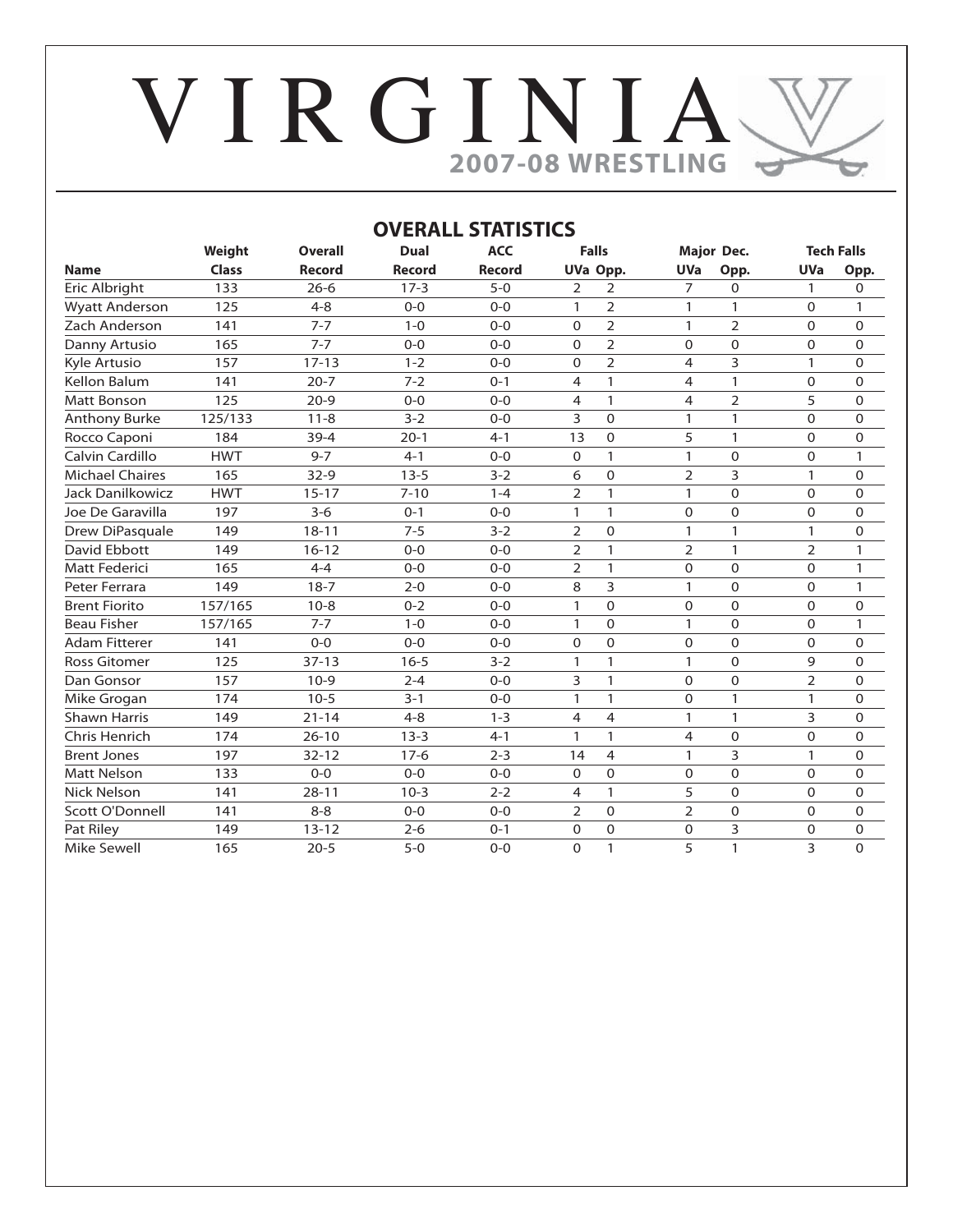# VIRGINIA **2007-08 WRESTLING**

#### **2007-08 SCHEDULE/RESULTS Dual Overall: 18-5**

| <b>DATE</b>    | <b>OPPONENT</b>                          | <b>LOCATION</b>       | <b>RESULTS</b>    |
|----------------|------------------------------------------|-----------------------|-------------------|
| Nov. 3         | <b>WAGNER</b>                            | Memorial Gym          | W, 52-0           |
|                | <b>ANDERSON</b>                          | Memorial Gym          | W, 45-3           |
|                | <b>VMI</b>                               | Memorial Gym          | W, 42-3           |
| <b>Nov. 10</b> | at Binghamton Open                       | Binghamton, N.Y.      | <b>NTS</b>        |
| <b>Nov. 17</b> | vs. Purdue (ACC-Big Ten Clash)           | Chapel Hill, N.C.     | W, 16-15          |
|                | vs. Michigan State (ACC-Big Ten Clash)   | Chapel Hill, N.C.     | W, 29-10          |
| <b>Nov. 24</b> | vs. Lehigh (Northeast Duals)             | Troy, N.Y.            | W, 23-12          |
|                | vs. Clarion (Northeast Duals)            | Troy, N.Y.            | W, 30-10          |
|                | vs. No. 5 Michigan (Northeast Duals)     | Troy, N.Y.            | L, 10-25          |
| Dec. 2         | at Nittany Lion Open                     | University Park, Pa.  | <b>NTS</b>        |
| Dec. 28-29     | Southern Scuffle                         | Greensboro, N.C.      | 6th/28, 91.5 pts. |
| Jan. $5$       | <b>VIRGINIA INTERCOLLEGIATES</b>         | John Paul Jones Arena | 2nd/6, 101 pts.   |
| Jan. 11-12     | at Virginia Duals                        | Hampton, Va.          |                   |
| Jan. 11        | vs. Ohio                                 |                       | W, 36-3           |
|                | vs. Penn                                 |                       | L, 14-16          |
| Jan. 12        | vs. Lock Haven                           |                       | W, 33-6           |
|                | vs. Lehigh                               |                       | W, 27-9           |
|                | vs. No. 19 Old Dominion                  |                       | L, 12-23          |
| Jan. 19        | at Appalachian State                     | Boone, N.C.           | W, 24-10          |
| Jan. 20        | vs. Davidson                             | Greensboro, N.C.      | W, 45-4           |
|                | at UNC Greensboro                        | Greensboro, N.C.      | W, 24-18          |
| Jan. 25        | <b>NORTH CAROLINA*</b>                   | Memorial Gym          | W, 18-13          |
| Jan. 27        | vs. Virginia Tech* (Rumble on the River) | Richmond, Va.         | $L, 16-18$        |
| Feb. 2         | <b>NEWBERRY</b>                          | Memorial Gym          | W, 37-3           |
|                | <b>CAMPBELL</b>                          | Memorial Gym          | W, 48-0           |
| Feb. 10        | vs. NC State*                            | Durham, N.C.          | W, 30-12          |
|                | at Duke*                                 | Durham, N.C.          | W, 19-15          |
| Feb. 24        | <b>MARYLAND*</b>                         | Memorial Gym          | L, 15-16          |
| March 8        | <b>ACC Championships</b>                 | College Park, Md.     | 2nd/6, 84.5 pts.  |
|                | March 20-22 NCAA Championships           | St. Louis, Mo.        | 40th, 7 pts.      |
|                |                                          |                       |                   |

Home matches in **BOLD CAPS**; \*Denotes ACC matches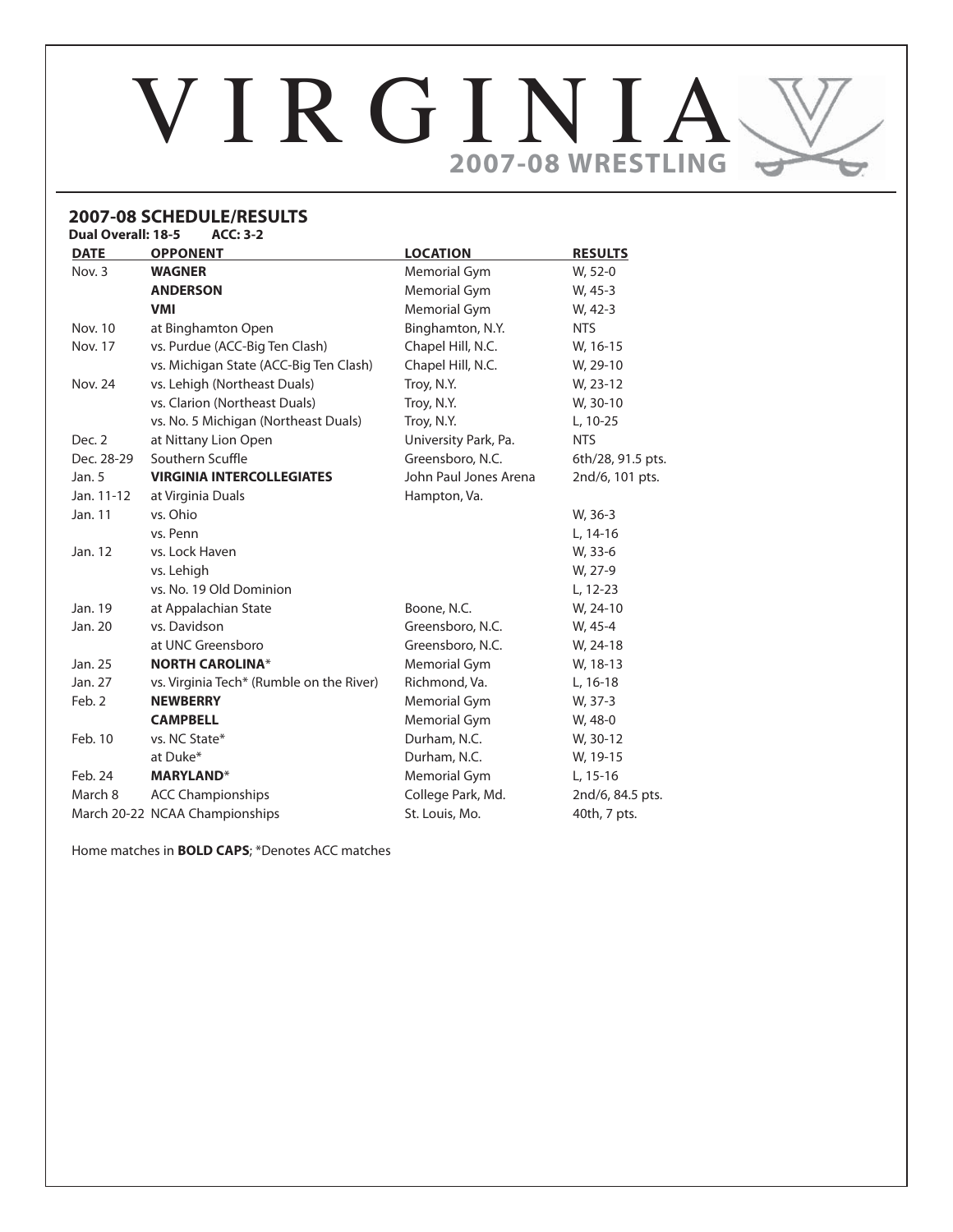|         | <b>ERIC ALBRIGHT - 133 (26-6)</b>                              |                         |                                          |
|---------|----------------------------------------------------------------|-------------------------|------------------------------------------|
|         | <b>W/L Opponents</b>                                           | Result                  | Event/Date                               |
| W       | Matt Hemry (Purdue)                                            | MD, 9-1                 | ACC-Big Ten Clash (11/17)                |
| L.<br>W | No. 6 Franklin Gomez (Michigan State)                          | Dec., 1-7<br>Dec., 3-2  |                                          |
| W       | Kevin Vinh (Lehigh)                                            |                         | Northeast Duals (11/24)                  |
| W       | Tony Lascari (Clarion)<br>Chris Diehl (Michigan)               | Fall, 4:27<br>Dec., 8-3 |                                          |
| W       | Kyle Fluke (Edinboro)                                          |                         | Dec., 4-2 Nittany Lion Open (12/2 - 1st) |
| W       | Nick Bridge (Cornell)                                          | SV, 8-2                 |                                          |
| W       | Tyler Anthony (VMI)                                            |                         |                                          |
| W       | <b>Tyler Milonas (Rutgers)</b>                                 | Dec., 6-2               |                                          |
| W       | Will Livingston (Ohio State)                                   | Dec., 8-5               |                                          |
| W       | No. 12 Mike Grey (Cornell)                                     | SV, 3-1                 |                                          |
| L.      | Andrew Hochstrasser (Boise State)                              | Dec., 3-2<br>Fall       | Southern Scuffle (12/29)                 |
| W       |                                                                | MD, 16-4                |                                          |
| L       | Darrin Boing (Ohio)<br>Cory Fish (Boise State)                 | Dec,. 0-6               |                                          |
| W       | Quentin Keyes (Ohio)                                           |                         | Virginia Duals (1/11)                    |
| W       |                                                                | MD, 11-1                |                                          |
| W       | Bryan Ortenzio (Penn)                                          | Dec., 2-0               | Virginia Duals (1/11)                    |
| W       | Billy Ashnault (Lock Haven)                                    | MD, 10-1                | Virginia Duals (1/12)                    |
|         | Seth Ciasulli (Lehigh)                                         | Dec., 7-4               | Virginia Duals (1/12)                    |
| L.      | Kyle Hutter (Old Dominion)                                     | Dec., 2-5               | Virginia Duals (1/12)                    |
| W       | Terreyl Williams (Appalachian State)<br>Alex Radsky (Davidson) | Dec., 4-3               | at App. State (1/19)                     |
| W       |                                                                | Dec., 6-1               | vs. Davidson (1/20)                      |
| L.      | Jeff Hedges (UNC Greensboro)                                   | Fall, 2:29              | at UNC Greensboro (1/20)                 |
| W       | Danny Lopes (North Carolina)                                   | Dec., 6-1               | North Carolina (1/25)                    |
| W       | Jared Jones (Virginia Tech)                                    | MD, 12-1                | vs. Virginia Tech (1/27)                 |
| W       | Andrew Young (Newberry)                                        | Dec., 8-2               | Newberry (2/2)                           |
| W       | Trevour Smith (Campbell)                                       | Med. for.               | Campbell (2/2)                           |
| W       | Darius Little (NC State)                                       | Fall, 2:59              | at NC State (2/10)                       |
| W       | Chris Thumen (Duke)                                            | MD, 13-1                | at Duke (2/10)                           |
| W       | Steven Bell (Maryland)                                         | $TB, 2-1$               | Maryland (2/24)                          |
| L.      | Darrius Little (NC State)                                      |                         | Dec., 5-6 ACC Championships (3/8 - 3rd)  |
| W       | Chris Thumen (Duke)                                            | TF, 19-3                |                                          |
| W       | Danny Lopes (North Carolina)                                   | MD, 10-0                |                                          |
|         | WYATT ANDERSON - 125 (4-8)                                     |                         |                                          |
|         | <b>W/L Opponents</b>                                           | <u>Result</u>           | Event/Date                               |
| W       | Hayden Cavender (Spartanburg Methodist) Fall, 1:30             |                         | Citadel Open (11/4 - 2nd)                |
| W       | John Thomas (UNC Pembroke)                                     | Dec., 7-3               |                                          |
| W       | Eric Brown (St. Andrews Presbyterian)                          | Dec., 6-4               |                                          |
| L       | Paul Sanford (The Citadel)                                     | Dec., 4-6               |                                          |
| L       | Michael Gomez (Drexel)                                         | Dec., 3-4               | Bearcat Open (11/11)                     |
| L       | Tyler Maimberg (Binghamton)                                    | Fall, 4:18              |                                          |
| W       | Joey Smith (Carson-Newman)                                     | MD, 9-0                 | ESU Open (11/18)                         |
| L       | Felipe Queiroz (Wilkes University)                             | Dec., 2-7               |                                          |
| L       | Will Sharbaugh (Maryland)                                      | Dec., 2-7               |                                          |
| L       | Clint Frutiger (Michigan State)                                | Fall, :57               | Nittany Lion Open (12/2)                 |
| L       | No. 20 James Nicholson (Old Dominion)                          | TF, 1-16                | Va. Intercollegiates (1/5)               |
| L       | Brian Wright (George Mason)                                    | MD, 3-11                |                                          |
|         |                                                                |                         |                                          |
|         | ZACH ANDERSON - 141 (7-7)                                      |                         |                                          |
|         | <b>W/L Opponents</b>                                           | <b>Result</b>           | <u>Event/Date</u>                        |
| W       | Anthony DiCarlo (Anderson)                                     | Dec., 8-2               | vs. Anderson (11/3)                      |
| W       | Sam Gauvine (AIC)                                              | Dec., 7-3               | Bearcat Open (11/10)                     |
| L.      | Joey Widrick (SUNY-Cortland)                                   | Dec., 3-7               |                                          |
| W       | Mike Esteves (SUNY-Cortland)                                   | Dec., 8-1               |                                          |
| L.      | Anwar Goeres (Binghamton)                                      | Fall, 1:10              |                                          |
| W       | Chad Mitchell (Penn State)                                     | MD, 10-0                | ESU Open (11/18)                         |
| L.      | Justin Accordino (Hofstra)                                     | Dec., 1-6               |                                          |
| W       | Chas Franz (UNC Greensboro)                                    | Dec., 8-4               |                                          |
| W       | Adam Lynch (Penn State)                                        | Dec., 8-4               | Nittany Lion Open (12/2)                 |
| W       | Zach Clark (USMAPS)                                            | Dec., 13-7              |                                          |
| L.      | Chris Bencivenga (UNC Greensboro)                              | MD, 0-8                 |                                          |
| L       | Joe Whitaker (Boston U.)                                       | Dec., 4-7               |                                          |
| L       | Tim Harner (Liberty)                                           | Fall, 2:07              | Va. Intercollegiates (1/5)               |
| Г       | Colin Lewis (Liberty)                                          | MD, 2-10                |                                          |
|         |                                                                |                         |                                          |
|         | <b>DANNY ARTUSIO - 165 (8-9)</b><br><b>W/L Opponents</b>       | <b>Result</b>           | <b>Event/Date</b>                        |
| W       | T.C. Pendleton (Old Dominion)                                  | Dec., 9-8               | Mat Town Open (11/24)                    |
| W       | Matt Dodds (Penn State)                                        | Dec., 7-4               |                                          |
| L       | Victor Mocco (Columbia)                                        | Dec., 5-1               |                                          |
| W       | Matt Rigoglioso (Rutgers)                                      | SV, 7-5                 | Nittany Lion Open (12/2)                 |
|         | Matt Demichiel (Navy)                                          |                         |                                          |
| L.<br>W | Mike Metzger (Lock Haven)                                      | Fall, 5:28<br>Forfeit   |                                          |
| L.      | Michael Chaires (Virginia)                                     | Dec., 1-6               |                                          |
| W       | Matt Coleman (Edinboro)                                        | Dec., 3-2               | Southern Scuffle (12/29)                 |
| L.      | Aaron Glover (Duke)                                            | Dec., 6-7               |                                          |
| W       | Jayme Gordon (VMI)                                             | Dec., 6-5               |                                          |
|         |                                                                |                         |                                          |

| L      | Johnny Nunez (Boise State)                          | Fall, :10                                  |
|--------|-----------------------------------------------------|--------------------------------------------|
| W      | Greg Scott (George Mason)                           | Dec., 9-8 Va. Intercollegiates (1/5 - 4th) |
| L      | Andrew Rock (George Mason)                          | Dec., 2-4                                  |
| L      | Greg Scott (George Mason)                           | Dec., 4-5                                  |
| L      | Brian Tanen (Lehigh)                                | Dec., 1-7<br>Edinboro Open (2/2)           |
| W      | Kurt Wolff (Ohio)                                   | Dec., 6-4                                  |
| L      | Phil Sorrentino (Pittsburgh)                        | Dec., 2-7                                  |
|        |                                                     |                                            |
|        | <b>KYLE ARTUSIO - 157 (17-13)</b>                   |                                            |
|        | <b>W/L Opponents</b>                                | <b>Result</b><br>Event/Date                |
| W      | Sean Quinn (Wagner)                                 | MD, 11-0<br>vs. Wagner (11/3)              |
| L.     | Tommy Cunningham (VMI)                              | Dec., 3-5<br>vs. VMI (11/3)                |
| W      | Gaetjenz Lezin (Binghamton)                         | Dec., 4-2<br>Bearcat Open (11/10)          |
| W      | Tyler Sick (SUNY-Cortland)                          | MD, 10-1                                   |
| L.     | Ryan Hiuschak (Drexel)                              | MD, 3-13                                   |
| L      | Thomas Timothy (Penn)                               | Dec., 1-8                                  |
| W      | Craig Carpenter (Harvard)                           | Dec., 6-4<br>ESU Open (11/18)              |
| W      | Jaryd Steinbacher (Delaware Valley)                 | Dec., 5-2                                  |
| W      | Ken Monarque (East Stroudsburg)                     | Dec., 7-2                                  |
| L.     | Alex Conover (Bloomsburg)                           | Fall, 2:30                                 |
| L      | Kody Hamrah (NC State)                              | MD, 6-16<br>Mat Town Open (11/24)          |
| W      | Tel Todd (Old Dominion)                             | Dec., 4-3                                  |
| W      | Justin Lister (Binghamton)                          | Dec., 13-6                                 |
| W      | Beau Fisher (Virginia)                              | Dec., 7-1                                  |
| L.     | Jarrett Hostetter (Millersville)                    | Dec., 4-8                                  |
| W      | Jamie Lijo (Rutgers)                                | Dec., 6-0 Nittany Lion Open (12/2 - 4th)   |
| W      | Vincent Aris (Buffalo)                              | MD, 12-3                                   |
| W      | Luke Lanno (Lock Haven)                             | Dec., 4-3                                  |
| W      | Alex Conover (Bloomsburg)                           | Dec., 7-4                                  |
| L.     | Christian Snook (Army)                              | Dec., 0-7                                  |
| L      | Joe Butcher (Navy)                                  | Fall, 1:56                                 |
| W      | Mark Czarny (Virginia Tech)                         | Southern Scuffle (12/29)<br>MD, 11-3       |
| L.     | No. 12 Tyler Sherfey (Boise State)                  | MD, 0-10                                   |
| W      | John Mangini (Lock Haven)                           | Dec., 4-2                                  |
| L.     | Brandon Franklin (VMI)                              | Dec., 6-13                                 |
| W      | Jimmy Kaden (George Mason)                          | TF, 17-2 Va. Intercollegiates (1/5 - 4th)  |
| L.     | Drew DiPasquale (Virginia)                          | Dec., 5-8                                  |
| W      | Dan Rivera (Old Dominion)                           | TB, 5-3                                    |
| L<br>L | Julian Cohen (Liberty)<br>Dan Rivera (Old Dominion) | Dec., 2-7<br>Dec., 1-2                     |
|        |                                                     | Virginia Duals (1/12)                      |
|        | <b>KELLON BALUM-141 (20-7)</b>                      |                                            |
|        | <b>W/L Opponents</b>                                | <u>Result</u><br><b>Event/Date</b>         |
| W      | Mike Tutunjian (Wagner)                             |                                            |
| W      |                                                     | MD, 16-5<br>vs. Wagner (11/3)              |
|        | Tyler Anthony (VMI)                                 | Dec., 4-3<br>vs. VMI (11/3)                |
| W      | Willie Horwath (Ithaca)                             | Dec., 9-3<br>Bearcat Open (11/10 - 3rd)    |
| W      | Kareem Naguib (Binghamton)                          | MD, 10-2                                   |
| W      | Jack Conroy (Bucknell)                              | Fall, 3:32                                 |
| L      | Andrew Gold (Penn)                                  | Dec., 1-5                                  |
| W      | George Hickman (Bloomsburg)                         | Dec, 5-3                                   |
| W      | Jeff Wimberley (Michigan State)                     | Dec., 12-5<br>ACC-Big Ten Clash (11/17)    |
| W      | Sal Lascari (Clarion)                               | Northeast Duals (11/24)<br>Dec., 10-3      |
| W      | Mark Beaudry (Michigan)                             | Dec., 11-4<br>Nittany Lion Open (12/2)     |
| W      | Joel Webster (Edinboro)                             | Fall, 3:17                                 |
| W      | Adam Koballa (Old Dominion)                         | Fall, 5:24                                 |
| L      | Garrett Scott (Penn State)                          | MD, 3-13                                   |
| W      | Eli Hutchinson (Boise State)                        | Dec., 3-5<br>Southern Scuffle (12/29)      |
| L      | Chris Diaz (Virginia Tech)                          | Dec., 5-8                                  |
| W      | Joey Breen (Navy)                                   | MD, 14-4                                   |
| W      | Ricky Donald (Bloomsburg)                           | Dec., 5-3                                  |
| L      | Torsten Gillespie (Edinboro)                        | Dec., 9-10                                 |
| W      | Scott Clymer (Liberty)                              | MD, 11-3 Va. Intercollegiates (1/5 - 3rd)  |
| L.     | Tim Harner (Liberty)                                | Dec., 0-1                                  |
| W      | David Metzler (VMI)                                 | Dec., 4-3                                  |
| W      | Nick Nelson (Virginia)                              | Fall, 3:47                                 |
| W      | Rick Rappo (Penn)                                   | Dec., 5-4<br>Virginia Duals (1/11)         |
| W      | Clint Shrik (Lock Haven)                            | Dec., 1-0<br>Virginia Duals (1/12)         |
| L.     | No. 13 Ryan Williams (Old Dominion)                 | Virginia Duals (1/12)<br>Dec., 0-2         |
| W      | Ben Wilmore (UNC Greensboro)                        | Dec., 6-1<br>at UNC Greensboro (1/20)      |
| L      | Chris Diaz (Virginia Tech)                          | vs. Virginia Tech (1/27)<br>Fall, 6:59     |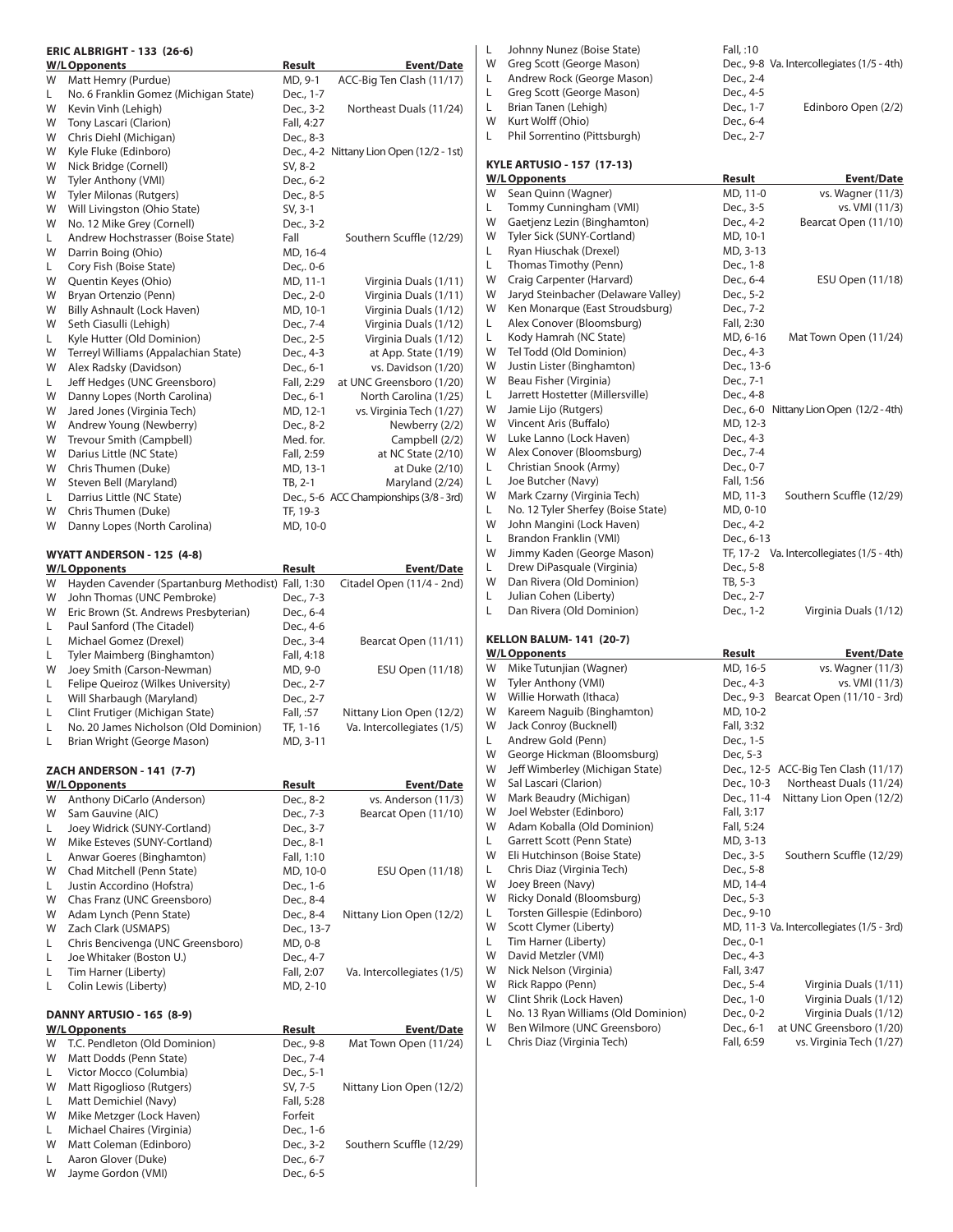|        | <b>MATT BONSON - 133 (20-9)</b>                                    |                                                                               | Forfeit (Ohio)<br>W                                                           | Forfeit                     | Virginia Duals (1/11)                                |
|--------|--------------------------------------------------------------------|-------------------------------------------------------------------------------|-------------------------------------------------------------------------------|-----------------------------|------------------------------------------------------|
|        | <b>W/L Opponents</b>                                               | Result<br><b>Event/Date</b>                                                   | No. 19 Lior Zamir (Penn)<br>W                                                 | Dec., 7-2                   |                                                      |
| L      | <b>Billy Martin (Drexel)</b>                                       | Dec., 9-12<br>Bearcat Open (11/10)                                            | Jeremie Cook (Lock Haven)<br>W<br>Kadeem Samuels (Lehigh)<br>W                | MD, 15-5<br>Fall, 2:45      | Virginia Duals (1/12)                                |
| W<br>W | Bryce Ebert (Kutztown)<br>Andrew Arnold (East Stroudsburg)         | TF, 16-0, 1:49<br>Dec., 12-5                                                  | W<br>Jesse Strawn (Old Dominion)                                              | Dec., 4-1                   |                                                      |
| L      | Bryan Ortenzio (Penn)                                              | Dec., 5-6                                                                     | W<br>Austin Trotman (Appalachian State)                                       | MD, 8-0                     | at App. State (1/19)                                 |
| W      | Chris Osborn (Centenary)                                           | TF, 15-0<br>ESU Open (11/18 - 4th)                                            | Sam O'Hair (Davidson)<br>W                                                    | Fall, 2:27                  | vs. Davidson (1/20)                                  |
| W      | Josh Sandhaus (Army)                                               | Fall, 4:42                                                                    | Nick Clark (UNC Greensboro)<br>W                                              | Fall, 1:17                  | at UNC Greensboro (1/20)                             |
| W      | Brandon Clemmer (Delaware Valley)                                  | Dec., 9-5                                                                     | W<br>Nick Tenpenny (North Carolina)                                           | Dec., 6-0                   | North Carolina (1/25)                                |
| W      | Eric McCann (Delaware Valley)                                      | Dec., 3-2                                                                     | Tommy Spellman (Virginia Tech)<br>L<br>W<br>Jacob Elkins (Newberry)           | Dec., 2-5<br>Fall, 2:26     | vs. Virginia Tech (1/27)<br>Newberry (2/2)           |
| L<br>L | Dale Fava (Lock Haven)<br>Rob Tate (Gardner-Webb)                  | Dec., 3-9<br>Fall, :32                                                        | Steven Higgins (Campbell)<br>W                                                | Fall, :25                   | Campbell (2/2)                                       |
| W      | Joe Wilson (Buffalo)                                               | TF, 16-1 Mat Town Open (11/24 - 1st)                                          | Dane Coffee (NC State)<br>W                                                   | Fall, 1:00                  | at NC State (2/10)                                   |
| W      | Andrew Grabfelder (Mavericks)                                      | Dec., 6-4                                                                     | John Barone (Duke)<br>W                                                       | Fall, :48                   | at Duke (2/10)                                       |
| W      | Jerome Greco (Columbia)                                            | Dec., 5-2                                                                     | W<br>No. 19 Josh Haines (Maryland)                                            | Dec., 3-2                   | Maryland (2/24)                                      |
| W      | Micah Carter (Michigan State)                                      | MD, 14-6<br>Nittany Lion Open (12/2)                                          | John Barone (Duke)<br>W                                                       |                             | Dec., 6-4 ACC Championships (3/8 - 1st)              |
| W      | Ryan Goddu (Boston U.)                                             | TF, 15-0, 2:36                                                                | Ryan Goodman (NC State)<br>W<br>W                                             | Dec., 7-2                   | Fall, 4:04 NCAA Championships (3/20)                 |
| L<br>W | Joe Kemmerer (Kutztown)<br>William Simpson (Army)                  | Dec., 1-5<br>MD, 13-3                                                         | Christopher Honeycutt (Edinboro)<br>No. 3 seed Raymond Jordan (Missouri)<br>L | Dec., 2-8                   |                                                      |
| W      | Nick Bridge (Cornell)                                              | Fall, 1:12                                                                    | W<br>Lior Zamir (Penn)                                                        |                             | Fall 2:11 NCAA Championships (3/21)                  |
| W      | Danny Lopes (North Carolina)                                       | Fall, 2:46                                                                    | No. 6 seed Tyrel Todd (Michigan)<br>L                                         | MD, 3-13                    |                                                      |
| L      | <b>Tyler Milonas (Rutgers)</b>                                     | Dec., 7-11                                                                    |                                                                               |                             |                                                      |
| W      | Mike Kleeman (Binghamton)                                          | Dec., 12-5<br>Southern Scuffle (12/29)                                        | <b>CALVIN CARDILLO - HWT (9-7)</b>                                            |                             |                                                      |
| W      | Anthony Easter (The Citadel)                                       | MD, 15-4                                                                      | <b>W/L Opponents</b>                                                          | Result                      | <b>Event/Date</b>                                    |
| L      | No. 14 Mike Grey (Cornell)                                         | MD, 8-21                                                                      | W<br>Forfeit (Anderson)<br>W<br>Forfeit (VMI)                                 | Forfeit<br>Forfeit          | vs. Anderson (11/3)<br>vs. VMI (11/3)                |
| W<br>L | John Cardenas (Cal State-Bakersfield)<br>Jason Guffey (Bloomsburg) | Fall, 6:43<br>MD, 3-15                                                        | W<br>Dan Dallemolle (AIC)                                                     | Dec., 6-3                   | Bearcat Open (11/10)                                 |
| W      | Michael Spisak (Unattached)                                        | TF, 15-0<br>Edinboro Open (2/2 - 2nd)                                         | Bryan Dine (Ithaca)<br>W                                                      | MD, 16-3                    |                                                      |
| W      | Aaron Ely (Edinboro)                                               | Dec., 7-4                                                                     | Ryan Tomei (Pittsburgh)<br>L                                                  | Dec., 1-6                   |                                                      |
| W      | Ethan Swope (Gannon)                                               | MD, 11-2                                                                      | L<br>George Hingson (Bucknell)                                                | Dec., 3-4                   |                                                      |
| L      | Kyle Fluke (Edinboro)                                              | Dec., 3-5                                                                     | Roger Vukobratovich (Purdue)<br>W                                             | Dec., 5-0                   | ACC-Big Ten Clash (11/17)                            |
|        |                                                                    |                                                                               | Roman Husam (Clarion)<br>W                                                    | Dec., 4-2                   | Northeast Duals (11/24)                              |
|        | <b>ANTHONY BURKE-125/133 (11-8)</b>                                |                                                                               | Edward Phillips (Michigan)<br>L<br>William Beiermeister (Sacred Heart)<br>W   | Dec., 0-4                   | Nittany Lion Open (12/2)                             |
| W      | <b>W/L Opponents</b><br>Richard Engelhardt (Wagner)#               | <b>Result</b><br><b>Event/Date</b><br>Fall, 1:29<br>vs. Wagner (11/3)         | Г<br>Eric Schwartz (Cleveland State)                                          | Dec., 3-2<br>TF, 0-15       |                                                      |
| W      | Chris Francis (Anderson)#                                          | Fall, 5:40<br>vs. Anderson (11/3)                                             | W<br>Ellis Hester (Delaware State)                                            | Forfeit                     |                                                      |
| W      | Sharif Gray (VMI)#                                                 | MD, 16-6<br>vs. VMI (11/3)                                                    | L<br>Sam Ritter (Princeton)                                                   | Fall, 2:30                  |                                                      |
| W      | Johny Martin (Bloomsburg)                                          | Fall, 1:22 Bearcat Open (11/10 - 2nd)                                         | L<br>Joe Nord (Minnesota)                                                     | Dec., 4-9                   | Southern Scuffle (12/29)                             |
| W      | Peppy Caberra (SUNY-Cortland)                                      | Dec., 3-0                                                                     | W<br>Harry Zander (George Mason)                                              | Med. For.                   |                                                      |
|        |                                                                    |                                                                               |                                                                               |                             |                                                      |
| W      | Jon Gregory (Ithaca)                                               | Dec., 7-6                                                                     | L<br>Nick Smith (Boise State)                                                 | Dec., 3-9                   |                                                      |
| W      | Ross Gitomer (Virginia)                                            | Dec., 3-2 (OT)                                                                |                                                                               |                             |                                                      |
| L      | Steve Mytch (Drexel)                                               | Dec., 1-3                                                                     | <b>MICHAEL CHAIRES - 165 (32-9)</b>                                           |                             |                                                      |
| L      | Joel Trombly (Michigan State)                                      | Dec., 5-8<br>ACC-Big Ten Clash (11/17)                                        | <b>W/L Opponents</b><br>Larry Peotter (Wagner)<br>W                           | <b>Result</b><br>Fall, 1:17 | <b>Event/Date</b><br>vs. Wagner (11/3)               |
| L<br>L | Jay Ivanco (Clarion)<br>Mike Robinson (North Carolina)             | Dec., 2-6<br>Northeast Duals (11/24)<br>Dec., 3-7<br>Nittany Lion Open (12/2) | Trevor Sanford (Anderson)<br>W                                                | Fall, 4:58                  | vs. Anderson (11/3)                                  |
| W      | Ilyass Elmasouri (Rider)                                           | Dec., 8-2                                                                     | W<br>Jon Horne (VMI)                                                          | Fall, 1:30                  | vs. VMI (11/3)                                       |
| L      | Derrek Bosson (Pitt-Johnstown)                                     | Dec., 2-4                                                                     | W<br>Chase Badger (Drexel)                                                    | Dec., 7-2                   | Bearcat Open (11/10)                                 |
| W      | Mike Rodriguez (Cornell)                                           | Southern Scuffle (12/29)<br>Dec., 5-3                                         | W<br>Brett Wandler (Kutztown)                                                 | Fall, 3:47                  |                                                      |
| L      | Jeremy Adams (VMI)                                                 | Dec., 3-4                                                                     | Andy Rendos (Bucknell)<br>L                                                   | MD, 0-8                     |                                                      |
| W      | Frank Celorrio (Appalachian State)                                 | Dec., 5-2                                                                     | W<br>Rex Kendle (Michigan State)<br>W                                         | MD, 13-5                    | ACC-Big Ten Clash (11/17)<br>Northeast Duals (11/24) |
| L<br>W | Brian Wright (George Mason)<br>Ryan Goodsell (VMI)#                | Dec., 6-11<br>Dec., 8-7 Va. Intercollegiates (1/5 - 2nd)                      | Mike Galante (Lehigh)<br>No. 2 Eric Tannenbaum (Michigan)<br>L                | Dec., 2-0<br>Dec., 0-4      |                                                      |
|        | Kyle Hutter (Old Dominion)#                                        | MD, 2-12                                                                      | Kyle Keane (Pitt-Johnstown)<br>W                                              |                             | Dec., 7-5 Nittany Lion Open (12/2 - 5th)             |
|        | # at 133 pounds                                                    |                                                                               | W<br>Mike Sewell (Virginia)                                                   | med. def.                   |                                                      |
|        |                                                                    |                                                                               | Dave Rella (Penn State)<br>W                                                  | Dec., 5-4                   |                                                      |
|        | ROCCO CAPONI - 184 (39-4)                                          |                                                                               | W<br>Mike Lorenzo (Penn State)                                                | Dec., 6-3                   |                                                      |
|        | <b>W/L Opponents</b>                                               | Result<br><b>Event/Date</b>                                                   | Dan Daddino (Nassau CC)<br>W                                                  | Dec., 7-2                   |                                                      |
| W<br>W | Forfeit (Wagner)<br>Forfeit (VMI)                                  | Forfeit<br>vs. Wagner (11/3)<br>Forfeit<br>vs. VMI (11/3)                     | Marcus Effner (Cleveland State)<br>L<br>W<br>Danny Artusio (Virginia)         | Dec., 1-4<br>Dec., 6-1      |                                                      |
| W      | Justin Wieller (Drexel)                                            | Dec., 3-1<br>Bearcat Open (11/10 - 1st)                                       | Javonte Ashford (King College)<br>W                                           | Dec., 8-1                   |                                                      |
| W      | Travis Dale (Cornell)                                              | MD, 9-0                                                                       | Landis Wright (Lock Haven)<br>W                                               | Fall, 1:27                  | Southern Scuffle (12/30 - 2nd)                       |
| W      | Justin Kerber (Cornell)                                            | Dec., 2-0                                                                     | CJ Inglin (Boston U.)<br>W                                                    | Dec., 5-2                   |                                                      |
| W      | Nate Holly (Cornell)                                               | Dec., 8-5                                                                     | W<br>Joey Hooker (Cornell)                                                    | Dec., 4-2                   |                                                      |
| W      | A.J. Kissel (Purdue)                                               | Dec., 4-3<br>ACC-Big Ten Clash (11/17)                                        | No. 15 Scott Glasser (Minnesota)<br>W                                         | Dec., 4-2                   |                                                      |
| W      | Nick Palmierie (Michigan State)                                    | Fall, 6:36                                                                    | W<br>Kurt Swartz (Boise State)<br>No. 14 Mack Lewnes (Cornell)<br>L           | Dec., 5-2<br>Dec., 2-3      |                                                      |
| W<br>W | No. 12 David Craig (Lehigh)<br>Scott Joseph (Clarion)              | Dec., 2-1<br>Northeast Duals (11/24)<br>Fall, 1:24                            | W<br>Steve Courtney (George Mason)                                            |                             | Dec., 6-3 Va. Intercollegiates (1/5 - 1st)           |
| W      | Jordan Sherrod (Michigan)                                          | MD, 9-1                                                                       | W<br>Joseph Son (Liberty)                                                     | Fall, 6:00                  |                                                      |
| W      | Justin Sachse (John Carroll)                                       | Fall, 1:34 Nittany Lion Open (12/2 - 1st)                                     | Andrew Rock (George Mason)<br>W                                               | Dec., 9-7                   |                                                      |
| W      | Michael Moore (Cornell)                                            | Dec., 2-0                                                                     | Kent Smith (Ohio)<br>W                                                        | Dec., 8-3                   | Virginia Duals (1/11)                                |
| W      | Russell Kropp (Navy)                                               | Fall, 2:45                                                                    | Zack Shanaman (Penn)<br>L                                                     | Dec., 1-6                   |                                                      |
| W      | No. 18 Phil Bomberger (Penn State)                                 | MD, 9-1                                                                       | W<br>Landis Wright (Lock Haven)<br>W                                          | Dec., 4-2                   | Virginia Duals (1/12)                                |
| W<br>W | Eric Chine (Kent State)<br>Dustin Kilgore (Kent State)             | Dec., 4-1<br>Dec., 7-2                                                        | Mike Galante (Lehigh)<br>W<br>Tommy Hutchinson (Appalachian State)            | Dec., 3-2 (OT)<br>Dec., 2-1 | at App. State (1/19)                                 |
| W      | Robert McCarthy (North Carolina)                                   | Dec., 4-0 Southern Scuffle (12/30 - 2nd)                                      | Byron Sigmon (UNC Greensboro)<br>L                                            | Dec., 2-3                   | at UNC Greensboro (1/20)                             |
| W      | Sam Ohair (Davidson)                                               | Dec., 9-5                                                                     | No. 12 Keegan Mueller (North Carolina)<br>L                                   | MD, 1-11                    | North Carolina (1/25)                                |
| W      | Kenneth Caldwell (Navy)                                            | Dec., 6-5                                                                     | Matt Epperly (Virginia Tech)<br>W                                             | Dec., 6-3                   | vs. Virginia Tech (1/27)                             |
| W<br>L | Eric Chine (Kent State)<br>Kirk Smith (Boise State)                | Dec., 2-0<br>Dec., 0-1                                                        | Chris Mazzatta (Campbell)<br>W<br>W<br>Jalil Dozier (NC State)                | TF, 22-7<br>Dec., 10-5      | Campbell (2/2)<br>at NC State (2/10)                 |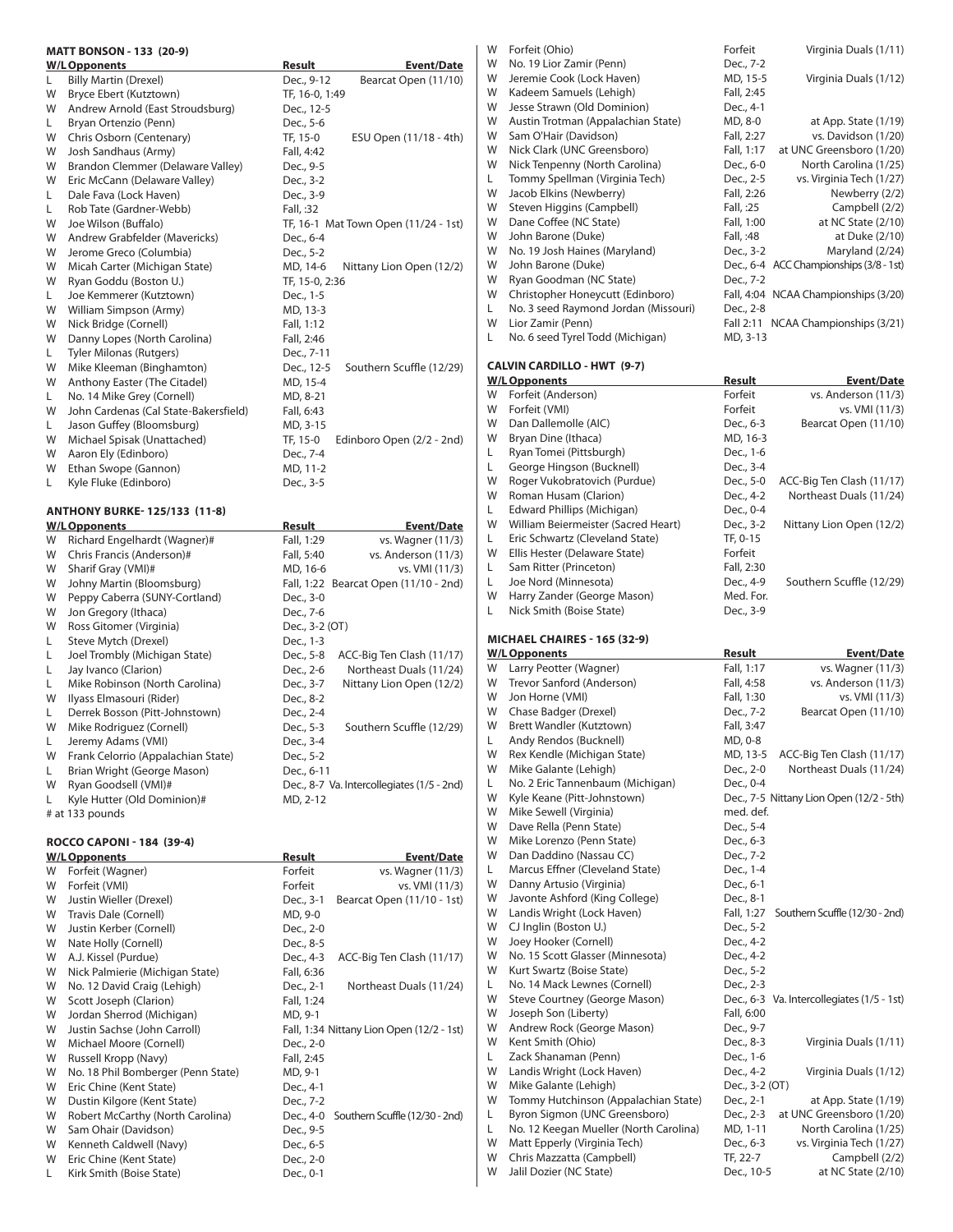| L Addison Nuding (Duke)        | Dec., 3-6 | at Duke (2/10)                       |
|--------------------------------|-----------|--------------------------------------|
| W Mike McGill (Maryland)       | Dec., 4-3 | Maryland (2/24)                      |
| L Matt Epperly (Virginia Tech) |           | MD, 3-11 ACC Championships (3/8-3rd) |
| W Mike McGill (Maryland)       | Dec., 5-2 |                                      |
| W Addison Nuding (Duke)        | MD, 11-3  |                                      |

#### **JACK DANILKOWICZ - HWT (15-17)**

|    | <b>W/L Opponents</b>                  | Result     | <b>Event/Date</b>                          |
|----|---------------------------------------|------------|--------------------------------------------|
| W  | John Graeffe (Wagner)                 | Fall, :34  | vs. Wagner (11/3)                          |
| W  | Freddie DeRamus (Michigan State)      | Dec., 8-4  | ACC-Big Ten Clash (11/17)                  |
| L  | Justin Allen (Lehigh)                 | Dec., 1-2  | Northeast Duals (11/24)                    |
| W  | Tyler Blakely (Penn)                  | SV, 6-4    | Nittany Lion Open (12/2)                   |
| W  | Matt Richardson (Duquesne)            | Dec., 3-2  |                                            |
| L  | John Laboranti (Penn State)           | Dec., 4-6  |                                            |
| W  | Dominick Russo (Rutgers)              | Dec., 9-5  |                                            |
| L. | Brendan Herlihy (Penn State)          | Dec., 2-5  |                                            |
| W  | Wade Van Sickle (Duke)                | Dec., 3-1  | Southern Scuffle (12/29)                   |
| L  | No. 9 Zach Hammond (Cornell)          | Dec., 1-3  |                                            |
| W  | Aaron Brown (The Citadel)             | Dec., 10-4 |                                            |
| L  | Pat Gilmore (Maryland)                | Dec., 1-4  |                                            |
| W  | Roy Dragon (Old Dominion)             |            | Dec., 3-2 Va. Intercollegiates (1/5 - 2nd) |
| L. | Andy Totusek (Old Dominion)           | SV, 1-3    |                                            |
| W  | Jason Marshall (Ohio)                 | Dec., 3-1  | Virginia Duals (1/11)                      |
| L  | Trey McLean (Penn)                    | Dec., 2-9  |                                            |
| W  | Daniel Craig (Lock Haven)             | Dec., 8-5  | Virginia Duals (1/12)                      |
| L  | Justin Allen (Lehigh)                 | Dec., 1-3  |                                            |
| L  | Andy Totusek (Old Dominion)           | Dec., 1-2  |                                            |
| L  | Jared Campbell (Appalachian State)    | Dec., 1-2  | at App. State (1/19)                       |
| W  | Charlie Wolff (Davidson)              | Fall       | vs. Davidson (1/20)                        |
| L  | Ryan Hsu (UNC Greensboro)             | Dec., 1-5  | at UNC Greensboro (1/20)                   |
| L  | No. 18 Justin Dobies (North Carolina) | Dec., 2-7  | North Carolina (1/25)                      |
| L  | David Marone (Virginia Tech)          | SV, 1-3    | vs. Virginia Tech (1/27)                   |
| L  | Cy Wainwright (Newberry)              | Dec., 1-7  | Newberry (2/2)                             |
| W  | Robert Yoder (Campbell)               | MD, 14-5   | Campbell (2/2)                             |
| L  | Bobby Isola (NC State)                | Dec., 3-5  | at NC State (2/10)                         |
| L  | Mike Tunick (Duke)                    | Dec., 5-6  | at Duke (2/10)                             |
| W  | Patrick Gilmore (Maryland)            | Dec., 5-2  | Maryland (2/24)                            |
| L  | Justin Dobies (North Carolina)        | Fall, 2:10 | ACC Championships (3/8 - 3rd)              |
| W  | Bobby Isola (NC State)                | Inj. Def.  |                                            |
| W  | Pat Gilmore (Maryland)                | Dec., 5-3  |                                            |
|    |                                       |            |                                            |

#### **JOE DE GARAVILLA - 184 (3-6)**

|   | <b>W/L Opponents</b>                   | Result     | <b>Event/Date</b>                    |
|---|----------------------------------------|------------|--------------------------------------|
|   | Luis Audelo (Anderson)                 | Dec., 6-7  | vs. Anderson (11/3)                  |
| L | Treavor LeBlanc (SUNY-Cortland)        |            | Dec., 1-2 Brute/Bearcat Open (11/10) |
| W | Victor Montanez (Kutztown)             | Dec., 4-2  |                                      |
|   | Kyle Davis (Kutztown)                  | Fall, 2:43 |                                      |
| L | Justin Danz (Hofstra)                  | Dec., 7-12 | ESU Open (11/18)                     |
| W | Tim Taylor (Gloucester County College) | Fall, 4:09 |                                      |
| L | Raymond Bennett (Millersville)         | Dec., 3-5  | Mat Town Open (11/24)                |
| W | Jason Weber (Buffalo)                  | Dec., 5-4  |                                      |
|   | Ben Hepburn (Lock Haven)               | def.       |                                      |

## **DREW DIPASQUALE - 157 (18-11)**

|   | <b>W/L Opponents</b>             | Result<br><b>Event/Date</b>                |
|---|----------------------------------|--------------------------------------------|
| L | <b>Brantley Hooks (Bucknell)</b> | Bearcat Open (11/10)<br>Dec., 1-2          |
| W | Stephen Andolena (Ithaca)        | Dec., 10-3                                 |
| L | Thomas Timothy (Penn)            | Dec., 2-3                                  |
| W | Joe Kushnerick (Columbia)        | Dec., 6-4 (sv)<br>ESU Open (11/18)         |
| W | Ryan Herwig (Delaware Valley)    | Dec., 4-2                                  |
| W | Sean Quinn (Wagner)              | Dec., 9-4                                  |
| L | Marty Everin (Princeton)         | Dec., 3-5                                  |
| L | Travis Uncapher (Clarion)        | MD, 3-14<br>Northeast Duals (11/24)        |
| W | David Sunderland (Shippensburg)  | Nittany Lion Open (12/2)<br>Dec., 3-2      |
| L | Philip Black (NC State)          | Dec., 4-8                                  |
| W | Blake Hartley (King College)     | TF, 16-0                                   |
| L | Adam Counterman (Pitt)           | SV, 3-5                                    |
| W | Josh Duren (Liberty)             | Dec., 9-2 Va. Intercollegiates (1/5 - 1st) |
| W | Kyle Artusio (Virginia)          | Dec., 8-5                                  |
| W | Brent Fiorito (Virginia)         | TB, 2-1                                    |
| L | Rob Hitschler (Penn)             | Dec., 2-8<br>Virginia Duals (1/11)         |
| L | Dave Nakasone (Lehigh)           | Virginia Duals (1/12)<br>Dec., 2-3         |
| W | Carl Sandercock (Davidson)       | MD, 11-0<br>vs. Davidson (1/20)            |
| W | Mark Ring (UNC Greensboro)       | Dec., 10-3 at UNC Greensboro (1/20)        |
| L | Thomas Scotton (North Carolina)  | North Carolina (1/25)<br>Dec., 3-5         |
| W | Andre Johnson (Virginia Tech)    | vs. Virginia Tech (1/27)<br>Dec., 4-1      |
| W | Christian Johnson (Newberry)     | Newberry (2/2)<br>Dec., 4-1                |

|    | W Jake Fose (Campbell)            | Fall, 1:01 | Campbell (2/2)                        |
|----|-----------------------------------|------------|---------------------------------------|
|    | W Colton Palmer (NC State)        | Dec., 9-7  | at NC State (2/10)                    |
| L. | Voris Tejada (Duke)               | Dec., 2-3  | at Duke (2/10)                        |
|    | W Brian Letters (Maryland)        | Dec., 7-5  | Maryland (2/24)                       |
|    | L Thomas Scotton (North Carolina) |            | Dec., 5-7 ACC Championships (3/8-3rd) |
|    | W Colton Palmer (NC State)        | Fall, :58  |                                       |
|    | W Voris Tejada (Duke)             | Dec., 4-1  |                                       |

#### **DAVID EBBOTT - 149 (16-12)**

|    | <b>W/L Opponents</b>                    | <b>Result</b>  | <b>Event/Date</b>          |
|----|-----------------------------------------|----------------|----------------------------|
| L. | Aaron Keeton (George Mason)             | Dec., 4-5      | Citadel Open (11/4 - 3rd)  |
| W  | Troy Baranik (St. Andrews Presbyterian) | TF, 15-0, 6:00 |                            |
| W  | Laaig Wheeler (Spartanburg Methodist)   | TF, 15-0, 6:00 |                            |
| W  | Isaac Banks (Belmont Abbey)             | Dec., 6-5      |                            |
| W  | Tim Burdine (Spartanburg Methodist)     | Dec., 8-4      |                            |
| W  | Mike Bell (Duke)                        | MD, 12-3       |                            |
| W  | Kevin Sackett (SUNY-Cortland)           | Dec., 4-0      | Bearcat Open (11/10)       |
| L  | Nick Sanko (Ithaca)                     | Dec., 2-6      |                            |
| W  | Jon Kalust (Binghamton)                 | Dec., 6-0      |                            |
| W  | John Basting (Cornell)                  | Dec., 8-3      |                            |
| L. | Pat Riley (Virginia)                    | Dec.,, 2-3     |                            |
| W  | Rob Cross (Shippensburg)                | Fall, 1:28     | ESU Open (11/18)           |
| L  | Matt Rosen (Virginia Tech)              | Dec., 1-5      |                            |
| L  | Joey Anceravage (Shippenburg)           | Fall, 1:56     |                            |
| W  | Sam Walters (Liberty)                   | Fall, 4:51     | Mat Town Open (11/24)      |
| W  | Kyle Friedman (Bloomsburg)              | Dec., 9-3      |                            |
| L  | Matt Dunn (Columbia)                    | Dec., 2-9      |                            |
| L  | Peter Ferrara (Virginia)                | Dec., 4-11     |                            |
| W  | Mark Generalovich (Pitt)                | TB, 2-1        | Nittany Lion Open (12/2)   |
| L  | Anthony Priore (Sacred Heart)           | SV, 4-6        |                            |
| L  | No. 18 Kaylon Baxter (Old Dominion)     | TF, 5-22       | Va. Intercollegiates (1/5) |
| W  | Vince Cole (VMI)                        | Dec., 5-3      |                            |
| L  | Peter Ferrara (Virginia)                | Dec., 3-7      |                            |
| W  | Cory Biscaha (Maryland)                 | MD, 8-0        | Edinboro Open (2/2)        |
| L  | Chris Bencivenga (UNC Greensboro)       | MD, 3-13       |                            |
| W  | Dan Simon (Pitt Johnstown)              | Dec., 4-2      |                            |
| W  | Paul Ernups (Virginia Tech)             | Dec., 5-0      |                            |
| L  | Corey Manson (Cornell)                  | Dec., 6-10     |                            |
|    |                                         |                |                            |

#### **MATT FEDERICI - 157 (4-4)**

|    | <b>W/L Opponents</b>                  | Result     | <b>Event/Date</b>                          |
|----|---------------------------------------|------------|--------------------------------------------|
| W  | Drew McElrath (Spartanburg Methodist) | Fall, 1:36 | Citadel Open (11/4)                        |
| L. | Trey Kirkland (UNC Pembroke)          | Fall, 1:24 |                                            |
| W  | Derek Carmichael (Appalachian State)  | Dec., 9-4  |                                            |
| W  | Matt Shakin (Drexel)                  | Fall, 3:33 | ESU Open (11/18)                           |
| L. | Evan Taylor (Carson-Newman)           | Dec., 1-3  |                                            |
| W  | Russell Bettencourt (Blair Wrestling) | Dec., 7-3  |                                            |
| L. | Justin Lister (Binghamton)            | TF, 1-17   | Mat Town Open (11/24)                      |
| L  | Phil Santee (Millersville)            | Dec., 2-4  |                                            |
|    | <b>PETER FERRARA - 149 (18-7)</b>     |            |                                            |
|    | <b>W/L Opponents</b>                  | Result     | <b>Event/Date</b>                          |
| W  | Nick DiCarlo (Anderson)               | Dec., 10-8 | vs. Anderson (11/3)                        |
| W  | Steven Frankson (AIC)                 | Fall, 1:03 | Bearcat Open (11/10)                       |
| W  | John Paxos (Ithaca)                   | Fall, 5:11 |                                            |
| L. | DJ Meagher (Cornell)                  | Fall, 5:47 |                                            |
| W  | Mark Generalovich (Pittsburgh)        | Dec., 9-2  |                                            |
| L. | Pat Riley (Virginia)                  | Dec., 3-4  |                                            |
| W  | Kyle Friedman (Bloomsburg)            | Dec., 7-6  | ESU Open (11/18)                           |
| W  | Joe Leva (Middlesex CC)               | Fall, 1:22 |                                            |
| W  | Steve Seemuller (Lehigh)              | Fall, 1:28 |                                            |
| W  | Will O'Donnell (Lock Haven)           | Fall, :15  |                                            |
| L. | Cody Becker (Millersville)            | Fall, 1:40 | Mat Town Open (11/24)                      |
| W  | Lester France (Old Dominion)          | MD, 16-5   |                                            |
| W  | Mark Generalovich (Pittsburgh)        | Dec., 6-0  |                                            |
| W  | David Ebbott (Virginia)               | Dec., 11-4 |                                            |
| L. | Ollie Cooperwood (Lock Haven)         | Dec., 3-8  |                                            |
| W  | Jacob Hunter (Penn)                   | Dec., 8-2  | Nittany Lion Open (12/2)                   |
| W  | John Lester (Millersville)            | Fall, 2:30 |                                            |
| W  | Desmond Green (Buffalo)               | Dec., 4-3  |                                            |
| L. | Tim Hammer (Michigan State)           | Dec., 5-6  |                                            |
| L. | Matt Rosen (Virginia Tech)            | Dec., 6-12 |                                            |
| W  | Matt Perry (Apprentice School)        |            | Dec., 8-1 Va. Intercollegiates (1/5 - 3rd) |
| L. | Shawn Harris (Virginia)               | Fall, 1:10 |                                            |
| W  | David Ebbott (Virginia)               | Dec., 7-3  |                                            |
| W  | Matt Perry (Apprentice School)        | Fall, 5:22 |                                            |
| W  | Scott Matthews (Davidson)             | Fall, 4:15 | vs. Davidson (1/20)                        |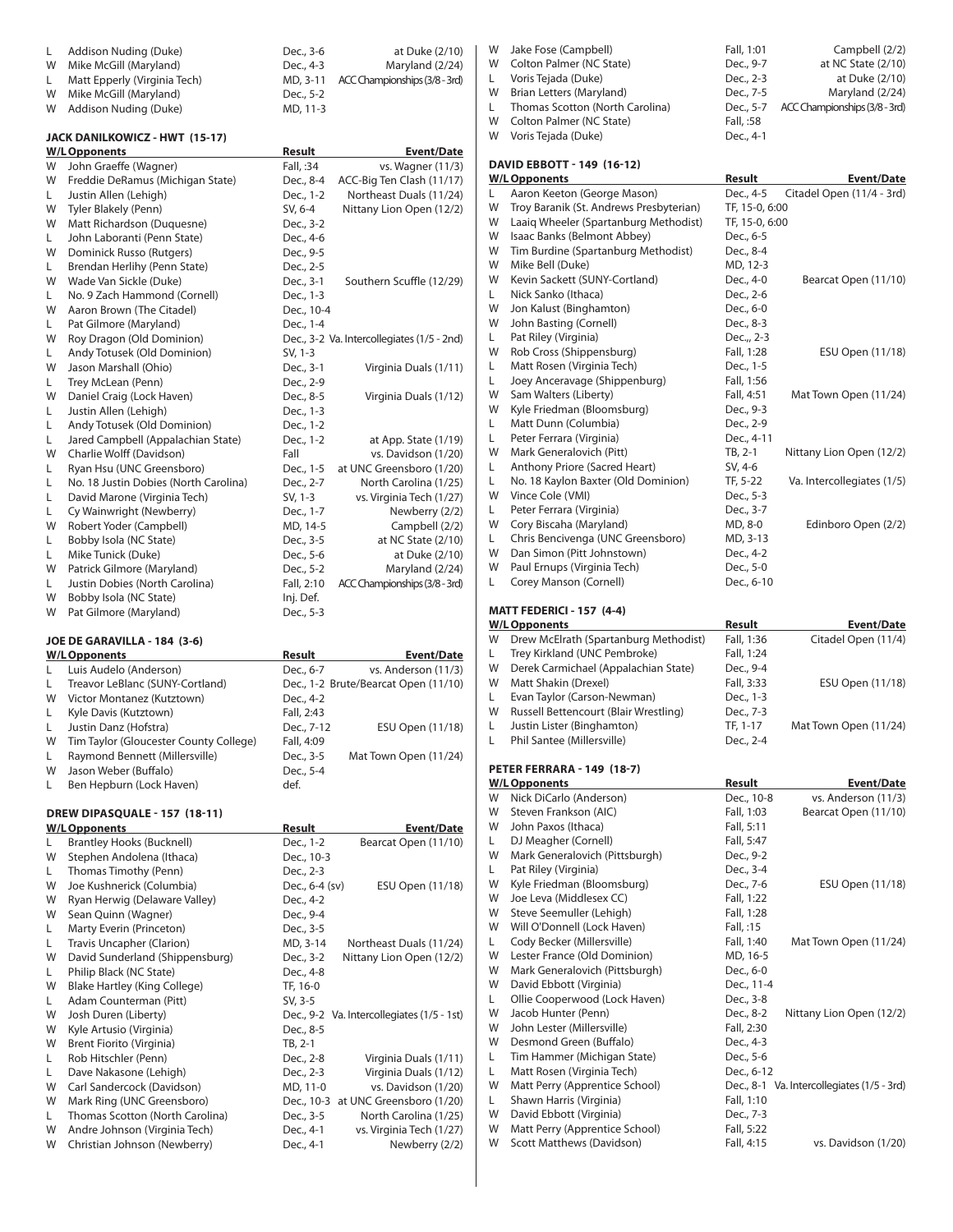#### **BRENT FIORITO - 157/165 (10-8)**

|   | <b>W/L Opponents</b>                  | <b>Result</b> | <b>Event/Date</b>                          |
|---|---------------------------------------|---------------|--------------------------------------------|
| W | Rudy Santiago (Spartanburg Methodist) | Fall, 1:30    | Citadel Open (11/4 - 2nd)                  |
| W | Brandon Prince (The Citadel)          | Dec., 6-5     |                                            |
| W | Andrew Rock (George Mason)            | Dec., 5-3     |                                            |
| L | Willy Mello (Duke)                    | Dec., 2-3     |                                            |
| W | Spencer Casey (Binghamton)            |               | Dec., 6-2 Bearcat Open (11/10 - 2nd)       |
| W | Sonny Flood (Kutztown)                | Dec., 2-1     |                                            |
| W | Zachary Shanaman (Penn)               | Dec., 2-0     |                                            |
| L | Mack Lewnes (Cornell)                 | Dec., 1-6     |                                            |
| L | No. 12 Justin Fraga (Purdue)          | Dec., 1-6     | ACC-Big Ten Clash (11/17)                  |
| W | Patrick Lanham (Kent State)           | Dec., 4-1     | Nittany Lion Open (12/2)                   |
| L | Sean Quinn (Wagner)                   | Dec., 2-3     |                                            |
| W | Luke Lanno (Lock Haven)               | Dec., 3-1     |                                            |
| L | Ben Marich (Lehigh)                   | Dec., 0-2     |                                            |
| W | Julian Colon (Liberty)                |               | Dec., 7-3 Va. Intercollegiates (1/5 - 2nd) |
| L | Drew DiPasquale (Virginia)            | TB, 1-2       |                                            |
| L | Eddie Hutcinson (Appalachian State)   | Dec., 0-6     | at App. State $(1/19)$                     |
| W | Matt Coleman (Edinboro)               | Dec., 3-1     | Edinboro Open (2/2)                        |
| L | Brian Tanen (Lehigh)                  | Dec., 3-4     |                                            |

### **BEAU FISHER - 157 (7-7)**

|   | <b>W/L Opponents</b>             | Result         | <b>Event/Date</b>        |
|---|----------------------------------|----------------|--------------------------|
| W | Ryan Peace (Anderson)            | Fall, 3:47     | vs. Anderson (11/3)      |
| W | Andrew Coles (Penn)              | Dec., 4-3      | Bearcat Open (11/10)     |
| L | Jordan Leen (Cornell)            | TF. 2-17. 6:00 |                          |
| L | Chris Bailes (Bucknell)          | Dec., 4-5      |                          |
| L | Jarrett Hostetter (Millersville) | Dec., 2-7      | Mat Town Open (11/24)    |
| W | Eric Rice (Columbia)             | MD, 22-8       |                          |
| W | John Cummings (Buffalo)          | Dec., 6-5      |                          |
| L | Kyle Artusio (Virginia)          | Dec., 1-7      |                          |
| W | Tyshaun Patrick (Nassau CC)      | Dec., 4-1      | Nittany Lion Open (12/2) |
| L | Christian Snook (Army)           | Dec., 0-2      |                          |
| W | Kyle Robinson (Delaware State)   | Forfeit        |                          |
| L | Nick Shafer (Michigan State)     | Dec., 1-3      |                          |
| W | Matt Maclean (Maryland)          | Dec., 7-3      | Edinboro Open (2/2)      |
| L | Adam Counterman (Pittsburgh)     | Dec., 2-3      |                          |

## **ROSS GITOMER - 125 (37-13)**

|    | <b>W/L Opponents</b>                  | Result                                    | <b>Event/Date</b> |
|----|---------------------------------------|-------------------------------------------|-------------------|
| W  | Joe Eurell (Wagner)                   | TF, 26-9<br>vs. Wagner (11/3)             |                   |
| W  | Nick Moreira (Anderson)               | TF, 19-4<br>vs. Anderson (11/3)           |                   |
| W  | Ross Harris (VMI)                     | vs. VMI (11/3)<br>TF, 26-11               |                   |
| W  | John Scheidell (Ithaca)               | TF, 22-7, 5:11 Bearcat Open (11/10 - 3rd) |                   |
| W  | Tyler Mashkow (Hofstra)               | Dec., 7-2                                 |                   |
| L. | Anthony Burke (Virginia)              | Dec., 3-2 (OT)                            |                   |
| W  | Jose Matos (Bucknell)                 | Dec., 5-4                                 |                   |
| W  | Akif Eren (Purdue)                    | Dec., 3-1<br>ACC-Big Ten Clash (11/17)    |                   |
| W  | Mitch Berger (Lehigh)                 | Northeast Duals (11/24)<br>TF, 22-7       |                   |
| W  | Mike Watts (Michigan)                 | Dec., 3-2                                 |                   |
| W  | Kevin Chapman (Duquesne)              | Dec., 6-2 Nittany Lion Open (12/2 - 6th)  |                   |
| L. | Pat Strizki (Maryland)                | Dec., 5-6                                 |                   |
| W  | Ken Torres (Nassau CC)                | Dec., 7-6                                 |                   |
| W  | Tyler Mashkow (Hofstra)               | Dec., 6-1                                 |                   |
| W  | Mike Robinson (North Carolina)        | Dec., 7-5                                 |                   |
| W  | George Ester (Lock Haven)             | Dec., 10-6                                |                   |
| L  | Mike Rodriguez (Cornell)              | Dec., 1-6                                 |                   |
| W  | Frank Perelli (Cornell)               | Southern Scuffle (12/30 - 4th)<br>SV, 6-4 |                   |
| W  | Johnathan Pope (VMI)                  | TF, 17-1                                  |                   |
| L  | No. 9 Dave Tomasette (Hofstra)        | Dec., 2-4                                 |                   |
| W  | Alan Bartelli (Boise State)           | Dec., 5-2                                 |                   |
| W  | Pat Strizki (Maryland)                | Dec., 10-3                                |                   |
| W  | Jeremy Adams (VMI)                    | Dec., 7-4                                 |                   |
| W  | John Trumbetti (Lock Haven)           | Dec., 7-5                                 |                   |
| W  | Drew Forshey (North Carolina)         | Med For                                   |                   |
| L. | James Nicholson (Old Dominion)        | Dec., 1-3                                 |                   |
| W  | Kevin Hill (Apprentice School)        | TF, 22-7 Va. Intercollegiates (1/5 - 2nd) |                   |
| W  | Brian Wright (George Mason)           | Dec., 10-4                                |                   |
| L. | No. 20 James Nicholson (Old Dominion) | Dec., 5-3                                 |                   |
| W  | Heath Allen (Ohio)                    | Virginia Duals (1/11)<br>TF, 18-3         |                   |
| L. | No. 8 Ronnie Peterkin (Penn)          | Dec., 0-4                                 |                   |
| W  | John Trumbetti (Lock Haven)           | Fall, 6:51<br>Virginia Duals (1/12)       |                   |
| W  | Kellen Aura (Lehigh)                  | Dec., 11-4                                |                   |
| L  | No. 17 James Nicholson (Old Dominion) | MD, 0-9                                   |                   |
| W  | Corey Hulsey (Appalachian State)      | MD, 12-3<br>at App. State (1/19)          |                   |
| W  | Vitaly Radsky (Davidson)              | Dec., 9-2<br>vs. Davidson (1/20)          |                   |
| L  | Mitchell Johnson (UNC Greensboro)     | at UNC Greensboro (1/20)<br>Fall, 5:43    |                   |
| W  | Drew Forshey (North Carolina)         | Dec., 4-3<br>North Carolina (1/25)        |                   |
| W  | Justin Staylor (Virginia Tech)        | vs. Virginia Tech (1/27)<br>SV, 5-3       |                   |

| Matt Oliver (Newberry)              | Dec., 7-3                                       | Newberry (2/2)                           |
|-------------------------------------|-------------------------------------------------|------------------------------------------|
| Cranston Gittens (Campbell)         | MD, 15-6                                        | Campbell (2/2)                           |
| Taylor Cummings (NC State)          | Dec., 4-1                                       | at NC State $(2/10)$                     |
| Kellan McKeon (Duke)                | SV, 1-3                                         | at Duke (2/10)                           |
| Brendan Byrne (Maryland)            | TB, 4-5                                         | Maryland (2/24)                          |
| Justin Staylor (Virginia Tech)      |                                                 | Dec., 10-8 ACC Championships (3/8 - 1st) |
| Brendan Byrne (Maryland)            | Dec., 3-2                                       |                                          |
| Drew Forshey (North Carolina)       | Dec., 8-3                                       |                                          |
| Luke Smith (Central Michigan)       |                                                 | Dec., 0-1 NCAA Championships (3/20)      |
| Joey Fio (Oklahoma)                 | Dec., 6-8                                       |                                          |
|                                     |                                                 |                                          |
|                                     | Result                                          | <b>Event/Date</b>                        |
| Matt Moley (Bloomsburg)             | Dec., 3-9                                       | Bearcat Open (11/10 - 6th)               |
| Zak Lenz (SIT)                      | Fall, 1:23                                      |                                          |
| Will Brodfuehrer (SUNY-Cortland)    | Fall, 3:04                                      |                                          |
| Justin Lister (Binghamton)          | Dec., 9-3                                       |                                          |
| Alex Conover (Bloomsburg)           | Dec., 13-6                                      |                                          |
| Thomas Timothy (Penn)               | Dec., 4-7                                       |                                          |
| Jake Murphy (Purdue)                | Dec., 1-3                                       | ACC-Big Ten Clash (11/17)                |
| Ben Boudro (Michigan State)         | Fall, :59                                       |                                          |
| David Nakasone (Lehigh)             | Dec., 0-2                                       | Northeast Duals (11/24)                  |
| No. 17 Jeff Marsh (Michigan)        | Dec., 0-6                                       |                                          |
| Tom Scotton (North Carolina)        | TB, 5-4                                         | Nittany Lion Open (12/2)                 |
| Nick Shafer (Michigan State)        | Dec., 2-4                                       |                                          |
| John Campbell (King College)        | TF, 17-0                                        |                                          |
| John Fulger (Michigan State)        | Dec., 7-1                                       |                                          |
| Kurt Gross (Kent State)             | Dec., 0-4                                       |                                          |
| Patrick Lanham (Kent State)         | TF, 17-0                                        | Southern Scuffle (12/29)                 |
| Trevor Hall (Cal State-Bakersfield) | Fall, 1:00                                      |                                          |
| Clay Tucker (Ohio)                  | Dec., 11-6                                      | Virginia Duals (1/11)                    |
| John Mangini (Lock Haven)           | Dec., 2-5                                       | Virginia Duals (1/12)                    |
|                                     | DAN GONSOR - 157 (10-9)<br><b>W/L Opponents</b> |                                          |

#### **MIKE GROGAN - 174 (10-5)**

|   | W/LOpponents                      | Result     | <b>Event/Date</b>                |
|---|-----------------------------------|------------|----------------------------------|
| W | Sam Hoerdemann (Wagner)           | Fall, 4:14 | vs. Wagner (11/3)                |
| W | Dustin McCabe (VMI)               | Dec., 6-4  | vs. VMI (11/3)                   |
| W | Jay Hahn (Bucknell)               | Dec., 11-5 | Bearcat Open (11/10)             |
| W | Brett Nelson (Binghamton)         | Dec., 4-0  |                                  |
| L | No. 9 Steve Anceravage (Cornell)  | Fall, 5:45 |                                  |
| L | Brandon MacWhinnie (SIT)          | Dec., 2-5  |                                  |
| W | Jeremy Brooks (Millersville)      | Dec., 3-1  | ESU Open (11/18)                 |
| L | Chad Davis (Gardner-Webb)         | Dec., 3-4  | Southern Scuffle (12/29)         |
| W | Randy Oates (George Mason)        | Dec., 7-6  |                                  |
| W | Brad Nielson (Maryland)           | Med For    |                                  |
| L | No. 12 Phil Moricone (Edinboro)   | Dec., 0-4  |                                  |
| W | Dustin McCabe (VMI)               | SV, 3-1    | Va. Intercollegiates (1/5 - 2nd) |
| W | Nick Pullano (Old Dominion)       | Dec., 7-1  |                                  |
| L | Trebor Clavette (Davidson)        | MD, 5-16   | vs. Davidson (1/20)              |
| W | Jeffrey Cote (Campbell)           | Fall, 1:04 | Campbell (2/2)                   |
|   | <b>SHAWN HARRIS - 149 (21-14)</b> |            |                                  |
|   | <b>W/L Opponents</b>              | Result     | <b>Event/Date</b>                |

|   | W/L UPPURTIUS                       | nesuit<br>EVEIII/Dale                      |
|---|-------------------------------------|--------------------------------------------|
| L | Matt Kaylor (Binghamton)            | Bearcat Open (11/10 - 5th)<br>Fall, 2:51   |
| W | Michael Bohl (Kutztown)             | Dec., 3-1                                  |
| W | Simon Ho (Ithaca)                   | TF, 15-0, 2:12                             |
| W | Corey Mahoney (Cortland)            | MD, 14-2                                   |
| W | Jake Hunter (Penn)                  | Dec., 6-4 (OT)                             |
| W | Nick Sanko (Ithaca)                 | Dec., 5-2                                  |
| W | Kyle Bub (Drexel)                   | TF, 18-2                                   |
| W | Pat Riley (Virginia)                | Dec., 2-1                                  |
| W | Tim Hammer (Michigan State)         | Dec., 12-5 ACC-Big Ten Clash (11/17)       |
| L | Trevor Chinn (Lehigh)               | Northeast Duals (11/24)<br>L, 1-3 (SV)     |
| L | Hadley Harrison (Clarion)           | $L.3 - 4$                                  |
| W | Ryan Hurley (Cleveland State)       | Dec., 4-0 Nittany Lion Open (12/2 - 3rd)   |
| W | Brian Spangler (Penn)               | Fall, 5:37                                 |
| W | Matt Cusick (Virginia Tech)         | Dec., 7-3                                  |
| W | Sean Joyce (Army)                   | Fall, 2:30                                 |
| L | Michael Roberts (Boston U.)         | Dec., 6-12                                 |
| W | Eduardo Delgado (Nassau CC)         | Def.                                       |
| L | Dennis Bermudez (Bloomsburg)        | Dec., 7-14<br>Southern Scuffle (12/29)     |
| L | No. 3 Darrion Caldwell (NC State)   | TF, 2-17                                   |
| W | John Held (VMI)                     | Dec., 8-4 Va. Intercollegiates (1/5 - 2nd) |
| W | Peter Ferrara (Virginia)            | Fall, 1:10                                 |
| L | No. 18 Kaylon Baxter (Old Dominion) | MD, 6-14                                   |
| L | Kevin Christianson (Ohio)           | Dec., 2-8<br>Virginia Duals (1/11)         |
| L | Matt Fittery (Lock Haven)           | SV, 12-8<br>Virginia Duals (1/12)          |
| L | Trevor Chinn (Lehigh)               | Dec., 0-2                                  |
| W | Marcus Hannah (UNC Greensboro)      | Dec., 6-3<br>at UNC Greensboro (1/20)      |
| W | Vincent Ramirez (North Carolina)    | North Carolina (1/25)<br>Dec., 7-1         |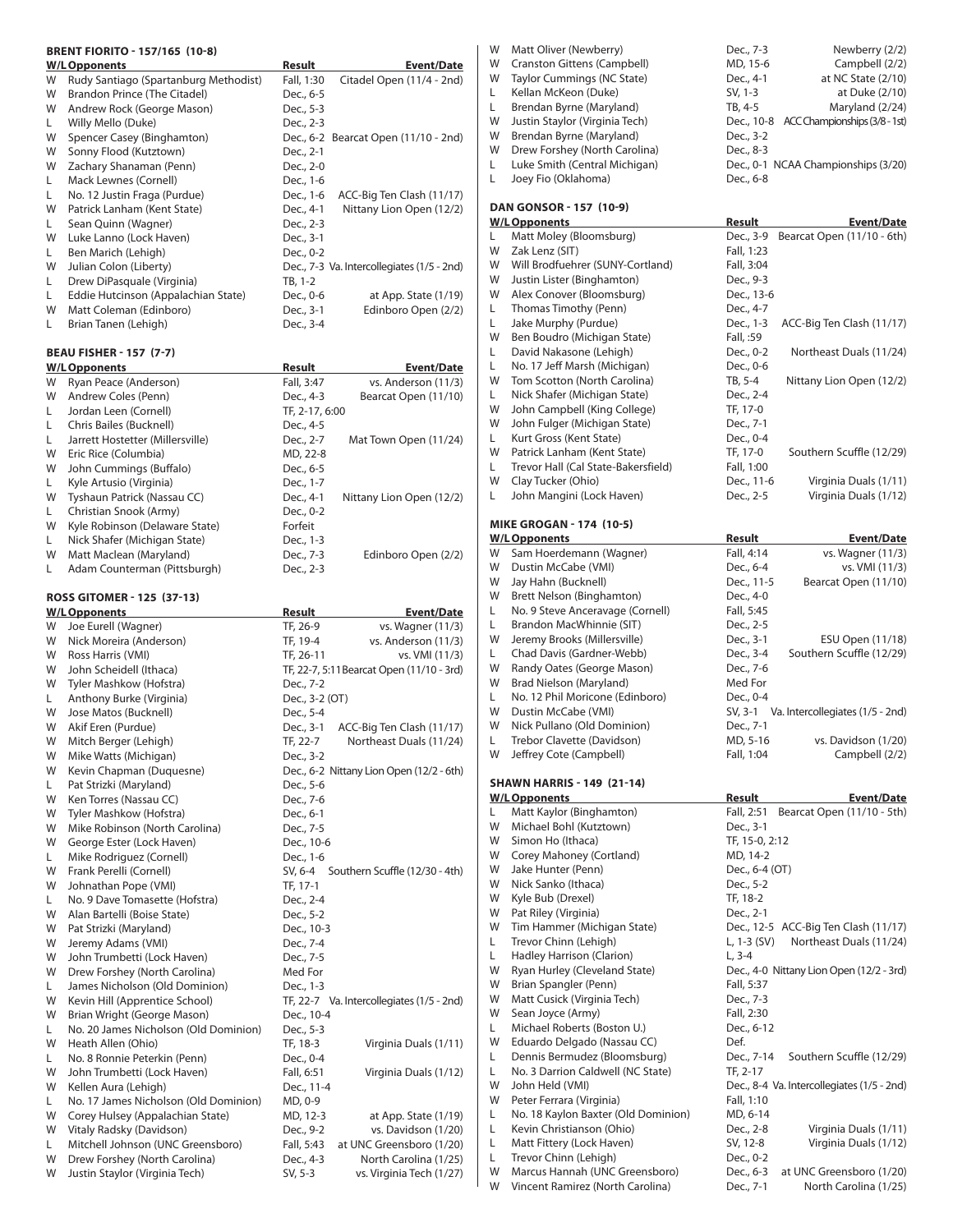| W       | Latra Collick (Newberry)                             | Dec., 6-2<br>Newberry (2/2)                             |
|---------|------------------------------------------------------|---------------------------------------------------------|
| W       | Robert Mathews (Campbell)                            | MD, 12-4<br>Campbell (2/2)                              |
| L.      | No. 9 Darrion Caldwell (NC State)                    | Fall, 1:33<br>at NC State (2/10)                        |
| L.      | Michael Degli Obizzi (Duke)                          | Dec., 10-13<br>at Duke (2/10)                           |
| L       | Eric Medina (Maryland)                               | Dec., 4-11<br>Maryland (2/24)                           |
| L.      | No. 8 Darrion Caldwell (NC State)                    | Fall, :26 ACC Championships (3/8 - 3rd)                 |
| W       | Michael Degli Obizzi (Duke)                          | Fall, 5:18                                              |
| W       | Vincent Ramirez (North Carolina)                     | Dec., 4-3                                               |
|         | <b>CHRIS HENRICH - 174 (26-10)</b>                   |                                                         |
|         | <b>W/L Opponents</b>                                 | Result<br><b>Event/Date</b>                             |
| W       | Curtis Beardsell (Kutztown)                          | Dec., 8-2<br>Bearcat Open (11/10 - 3rd)                 |
| W       | Chris Baez (Cortland)                                | Fall, 1:51                                              |
| W       | Scott Giffin (Penn)                                  | Dec., 3-2                                               |
| L.      | Colin Hitschler (Penn)                               | Dec., 5-6                                               |
| W       | Jeff Zannetti (Penn)                                 | Dec., 6-3                                               |
| L       | Nick Corpe (Purdue)                                  | Dec., 5-7<br>ACC-Big Ten Clash (11/17)                  |
| W       | Blake Mesyn (Michigan State)                         | MD, 13-5                                                |
| L.      | Alex Caruso (Lehigh)                                 | Northeast Duals (11/24)<br>Dec., 1-2                    |
| W       | Mario Morelli (Clarion)                              | Dec., 11-4                                              |
| L.      | No. 4 Steve Luke (Michigan)                          | Dec., 4-8                                               |
| W       | Jeremy Cannon (UNC Greensboro)                       | MD, 11-3<br>Southern Scuffle (12/29)                    |
| L.      | No. 6 Matt Stolpinski (Navy)                         | Dec., 5-6                                               |
| W       | Jason Points (Cal State-Bakersfield)                 | MD, 15-4<br>Southern Scuffle (12/30)                    |
| L.<br>W | Nate Lee (Boise State)                               | Dec., 2-3                                               |
| W       | Randy Oates (George Mason)<br>Mike Grogan (Virginia) | Dec., 5-0 Va. Intercollegiates (1/5 - 1st)<br>Med. for. |
| W       | Jacob Ison (Ohio)                                    | Dec., 10-5<br>Virginia Duals (1/11)                     |
| W       | Scott Giffin (Penn)                                  | Dec., 4-2                                               |
| W       | Tom Kocher (Lock Haven)                              | MD, 9-1<br>Virginia Duals (1/12)                        |
| W       | Alex Caruso (Lehigh)                                 | Dec., 3-0                                               |
| W       | Nick Pullano (Old Dominion)                          | Dec., 6-4                                               |
| W       | Neal Martin (Appalachian State)                      | Dec., 11-4<br>at App. State (1/19)                      |
| W       | Mikal McKee (UNC Greensboro)                         | Fall, 2:23<br>at UNC Greensboro (1/20)                  |
| W       | Kyle Kiss (North Carolina)                           | North Carolina (1/25)<br>Dec., 7-6                      |
| W       | No. 20 Eric Decker (Virginia Tech)                   | vs. Virginia Tech (1/27)<br>Dec., 6-2                   |
| W       | Bryant Blanton (Newberry)                            | Dec., 7-6<br>Newberry (2/2)                             |
| W       | Ray Ward (NC State)                                  | at NC State (2/10)<br>Dec., 11-5                        |
| W       | Ben Wales (Duke)                                     | Dec., 7-5<br>at Duke (2/10)                             |
| L.      | No. 9 Mike Letts (Maryland)                          | Dec., 1-3<br>Maryland (2/24)                            |
| W       | Ben Wales (Duke)                                     | Dec., 4-2 ACC Championships (3/8 - 2nd)                 |
| W       | Eric Decker (Virginia Tech)                          | Dec., 5-3                                               |
| L.      | No. 9 Mike Letts (Maryland)                          | Dec., 3-4                                               |
| L.      | No. 3 seed Brandon Browne (Nebraska)                 | Dec., 3-8 NCAA Championships (3/20)                     |
| W       | Randy Oates (George Mason)                           | Dec., 10-6                                              |
| L.      | John Dergo (Illinois)                                | Dec., 1-5 NCAA Championships (3/21)                     |
|         | <b>BRENT JONES - 197 (32-12)</b>                     |                                                         |
|         | <u>W/L Opponents</u>                                 | <u>Event/Date</u><br><u>Result</u>                      |
| W       | Ed Broderick (Wagner)                                | Fall, :39<br>vs. Wagner (11/3)                          |
| W       | Forfeit (Anderson)                                   | Forfeit<br>vs. Anderson (11/3)                          |
| W       | Ronnie Ellsworth (VMI)                               | Fall, 2:42<br>vs. VMI (11/3)                            |
| W       | Cameron Gee (SUNY-Cortland)                          | Fall, 1:16 Bearcat Open (11/10 - 2nd)                   |
| W       | Kyle Frey (Drexel)                                   | Dec., 11-8                                              |
| W       | PJ Distefano (Bloomsburg)                            | MD, 22-9<br>Fall, 3:41                                  |
| L<br>Г  | Jon Oplinger (Drexel)<br>Logan Brown (Purdue)        | ACC-Big Ten Clash (11/17)<br>Dec., 6-7                  |
| L       | No. 14 Joe Williams (Michigan State)                 | MD, 2-10                                                |
| W       | Alex lacocca (Lehigh)                                | Fall, 2:16<br>Northeast Duals (11/24)                   |
| W       | Nick Sipes (Clarion)                                 | Fall, 1:41                                              |
| L       | Anthony Biondo (Michigan)                            | Fall, 4:14                                              |
| W       | Jason Tisinger (Clarion)                             | Fall, 1:14 Nittany Lion Open (12/2 - 4th)               |
| W       | Jake Koshinski (Buffalo)                             | Fall, 1:54                                              |
| W       | <b>Richard Starks (Army)</b>                         | Dec., 4-3                                               |
| L.      | Joe Williams (Michigan State)                        | MD, 0-8                                                 |
| L       | Eric Lapotsky (Oklahoma)                             | Dec., 2-6                                               |
| W       | Taylor Moore (Cornell)                               | Inj. Def.<br>Southern Scuffle (2nd - 12/30)             |
| W       | Dan Fox (Duke)                                       | Dec., 6-5 (OT)                                          |
| W       | Yura Malamura (Minnesota)                            | Dec., 11-5                                              |
| W       | No. 15 Pat Bradshaw (Edinboro)                       | Fall, 2:16                                              |
| W       | No. 8 Joe Rovelli (Hofstra)                          | Dec., 6-4                                               |
| L.      |                                                      |                                                         |
|         | No. 11 Hudson Taylor (Maryland)                      | Fall, 4:51                                              |
| W       | Pat Hogan (Liberty)                                  | Dec., 5-0 Va. Intercollegiates (1/5 - 1st)              |
| W       | Cayle Byers (George Mason)                           | Dec., 3-2                                               |
| W       | Chris lammanno (Ohio)                                | Fall, 2:38<br>Virginia Duals (1/11)                     |
| W<br>W  | Thomas Shovlin (Penn)<br>Ben Hepburn (Lock Haven)    | Dec., 5-3<br>Inj. Def.<br>Virginia Duals (1/12)         |

| W       | Alex Iacocca (Lehigh)                                           | Fall, 2:36                                                                 |
|---------|-----------------------------------------------------------------|----------------------------------------------------------------------------|
| W<br>W  | Forfeit (Old Dominion)                                          | Forfeit                                                                    |
| W       | Dylan Temple (Appalachian State)<br>Forfeit (Davidson)          | Dec., 10-4<br>at App. State (1/19)<br>Forfeit<br>vs. Davidson (1/20)       |
| W       | No. 11 Daren Burns (UNC Greensboro)                             | Dec., 13-7 at UNC Greensboro (1/20)                                        |
| L       | Dennis Drury (North Carolina)                                   | Dec., 2-7<br>North Carolina (1/25)                                         |
| L       | Kevin O'Connor (Virginia Tech)                                  | vs. Virginia Tech (1/27)<br>Dec., 6-8                                      |
| W       | Kelly Anundson (Newberry)                                       | Fall, :40<br>Newberry (2/2)                                                |
| W       | Parker Burns (Campbell)                                         | Campbell (2/2)<br>MD, 17-9                                                 |
| W<br>W  | Mark Jahad (NC State)<br>Dan Tulley (Duke)                      | Fall, :54<br>at NC State<br>at Duke (2/10)<br>Dec., 5-2                    |
| L.      | No. 5 Hudson Taylor (Maryland)                                  | MD, 2-10<br>Maryland (2/24)                                                |
| W       | Mark Jahad (NC State)                                           | Fall, :40 ACC Championships (3/8 - 4th)                                    |
| L       | Dennis Drury (North Carolina)                                   | Dec., 7-10                                                                 |
| W       | Danny Tully (Duke)                                              | Fall, :53                                                                  |
| L       | DJ Bruce (Virginia Tech)                                        | Dec., 14-15                                                                |
|         | <b>NICK NELSON - 141 (28-11)</b>                                |                                                                            |
|         | <b>W/LOpponents</b>                                             | Result<br><b>Event/Date</b>                                                |
| W       | Anwar Goeres (Binghamton)                                       | MD, 13-3 Bearcat Open (11/10 - 5th)                                        |
| W       | Justin Accordino (Hofstra)                                      | Dec., 3-1                                                                  |
| L.      | Zachary Kemmerer (Penn)                                         | Dec., 1-3 (OT)                                                             |
| W<br>W  | Kareem Naguib (Binghamton)<br>Anwar Goeres (Binghamton)         | Dec., 6-4<br>Dec., 5-3                                                     |
| W       | Justin Accordino (Hofstra)                                      | Fall, 3:30                                                                 |
| W       | Matt Redmond (Purdue)                                           | Dec., 9-4<br>ACC-Big Ten Clash (11/17)                                     |
| W       | Jeff Santo (Lehigh)                                             | Dec., 6-2<br>Northeast Duals (11/24)                                       |
| L.      | Kellen Russell (Michigan)                                       | TB, 2-3                                                                    |
| W       | Stephen Perez (Nassau CC)                                       | MD, 17-6 Nittany Lion Open (12/2 - 6th)                                    |
| W<br>W  | Justin Giani (Drexel)<br>Nick Standish (Columbia)               | MD, 9-0                                                                    |
| W       | Shane Valko (Pitt-Johnstown)                                    | Dec., 5-3<br>MD, 10-2                                                      |
| L.      | No. 2 Jake Strayer (Penn State)                                 | Dec., 0-3                                                                  |
| W       | Richard Donald (Bloomsburg)                                     | Def.                                                                       |
| W       | Alex Cournoyer (Boston U.)                                      | Dec., 3-1                                                                  |
| L       | Tyler Nauman (Pittsburgh)                                       | Dec., 3-9                                                                  |
| W       | Joey Breen (Navy)                                               | Dec., 9-5<br>Southern Scuffle (12/29)                                      |
| W<br>L. | Clayton Stark (Kent State)<br>Chris Bencivenga (UNC Greensboro) | Dec., 8-1<br>Dec., 1-4                                                     |
| W       | Germane Lindsey (Ohio)                                          | Dec., 10-7                                                                 |
| L       | Glenn Shober (Navy)                                             | Dec., 1-7                                                                  |
| W       | David Metzler (VMI)                                             | Dec., 6-2 Va. Intercollegiates (1/5 - 4th)                                 |
| L       | No. 12 Ryan Williams (Old Dominion)                             | Dec., 0-2                                                                  |
| W       | Will Powars (George Mason)                                      | Dec., 3-2                                                                  |
| L.<br>W | Kellon Balum (Virginia)<br>Seth Morton (Ohio)                   | Fall, 3:47<br>Dec., 8-2<br>Virginia Duals (1/11)                           |
| W       | Jeff Santo (Lehigh)                                             | Virginia Duals (1/12)<br>Dec., 6-2                                         |
| W       | Marcus Cox (Appalachian State)                                  | at App. State (1/19)<br>MD, 15-6                                           |
| W       | Ben Thompson (Davidson)                                         | Fall, 4:15<br>vs. Davidson (1/20)                                          |
| W       | Nick Stabile (North Carolina)                                   | Dec., 2-1<br>North Carolina (1/25)                                         |
| W       | Tony Washington (Newberry)                                      | Fall, 4:54<br>Newberry (2/2)                                               |
| W<br>L  | Keith Bidelspach (Campbell)<br>No. 6 Joe Caramanica (NC State)  | Dec., 3-1<br>Campbell (2/2)<br>Dec., 0-7<br>at NC State (2/10)             |
| W       | Bryan Gibson (Duke)                                             | Dec., 8-2<br>at Duke (2/10)                                                |
| L       | Jon Kohler (Maryland)                                           | Dec., 4-5<br>Maryland (2/24)                                               |
| W       | Bryan Gibson (Duke)                                             | Fall, 6:58<br>ACC Championships (3/8 - 2nd)                                |
| W       | No. 9 Joe Caramanica (NC State)                                 | Dec., 2-1                                                                  |
| L       | Jon Kohler (Maryland)                                           | Dec., 0-3                                                                  |
|         | SCOTT O'DONNELL - 141 (8-8)                                     |                                                                            |
|         | <b>W/LOpponents</b>                                             | <u>Result</u><br>Event/Date                                                |
| W       | Brandon Bradley (UNC Pembroke)                                  | Fall, 1:36<br>Citadel Open (11/4)                                          |
| W       | Michael Cox (Appalachian State)                                 | Dec., 7-1                                                                  |
| W       | Andrew Guardado (Duke)                                          | Dec., 6-3                                                                  |
| L<br>L  | Mike Kessler (Appalachian State)<br>Kevin James (Belmont Abbey) | Dec., 0-4<br>Dec., 4-5                                                     |
| W       | Ryan McGraity (Binghamton)                                      | Fall, 5:00<br>Bearcat Open (11/10)                                         |
| W       | Eric McGill (Cornell)                                           | Dec., 9-7                                                                  |
| L       | George Hickman (Bloomsburg)                                     | Dec., 0-2                                                                  |
| W       | Zeke Donahay (Old Dominion)                                     | MD, 12-3<br>Mat Town Open (11/24)                                          |
| L       | Alex Krom (Maryland)                                            | Dec., 2-7                                                                  |
| L       | Dex Lederer (Maryland)                                          | Dec., 0-2                                                                  |
| L<br>W  | David Metzler (VMI)<br>Chris Lascari (Clarion)                  | Dec., 0-5<br>Nittany Lion Open (12/2)<br>Dec., 12-8<br>Edinboro Open (2/2) |
| L       | Cory Manson (Cornell)                                           | Dec., 5-7                                                                  |
| W       | Robert Wolford (Pitt-Johnstown)                                 | MD, 11-2                                                                   |
| L       | Desmond Green (Buffalo)                                         | Dec., 2-3                                                                  |